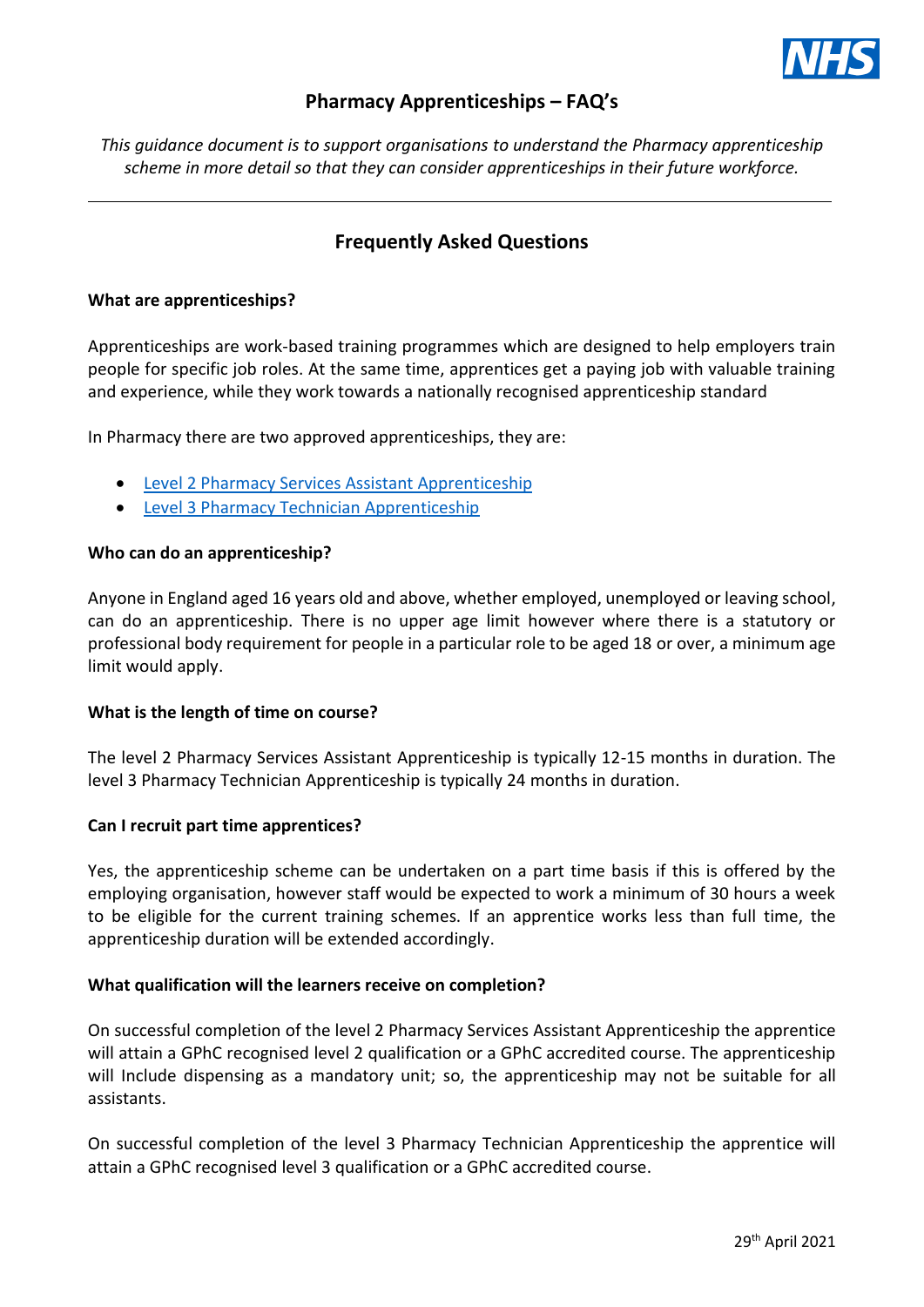# **How can I access apprenticeship funding?**

All employers with a pay bill of over £3 million each year pay the apprenticeship levy and the levy can only be spent on apprenticeship training. Your organisation's apprenticeship lead, who normally works within the training or HR departments, will be able to help you access the apprenticeship levy and start apprentices on programmes.

# **My organisation doesn't pay the apprenticeship levy, how can I access funding?**

If an organisation does not pay the apprenticeship levy it can still access government funding for apprenticeships. It can either:

- 1. Reserve government co-investment: organisations can reserve funding, where the government pays 95% of the training costs and the employer pays the remaining 5%.
- 2. Levy Transfers: levy paying employers can transfer some of their annual levy to other employers. These transfers cover 100% of the training costs of the apprenticeship.

# **Can I use apprenticeship levy funding to pay for my apprentice's salary?**

Apprenticeship levy, reservations and transfers do not cover salary costs so your organisation will need to fund the apprentice's salary.

#### **What is the HEE-led managed procurement framework?**

The Managed Procurement team at Salisbury NHSFT are HEE's partner organisation for apprenticeship procurement. The Pharmacy procurement framework is a list of providers who have met approved quality criteria. The framework will give you assurance that all those providers have good Ofsted and financial track records etc.

Employers do not have to use the HEE procurement (if not they will have to carry out their own PCR2015 and internal financial instructions compliant procurement, and create their own contract or access provision via another DPS)

# **Who are the education providers?**

The list of approved providers is expanding; to receive the most up to date list please contact [Sft.commercial@nhs.net.](mailto:Sft.commercial@nhs.net)

# **What are the entry criteria?**

There are no specific entry criteria for the Pharmacy Assistant apprenticeship. Employing organisations will set their own requirements. Apprentices without level 1 English and Maths will need to achieve this level and take the test for level 2 English and Maths prior to taking the end point assessment.

Those wishing to undertake the level 3 Pharmacy Technician Apprenticeship must meet, as a minimum, the GPhC Evidence Framework - [minimum selection and entry requirements](https://www.pharmacyregulation.org/sites/default/files/document/gphc_initial_education_and_training_of_pharmacy_technicians_evidence_framework_april_2018.pdf) *(please note provider may have additional requirements).* This includes minimum entry qualifications, good character (DBS) and health checks.